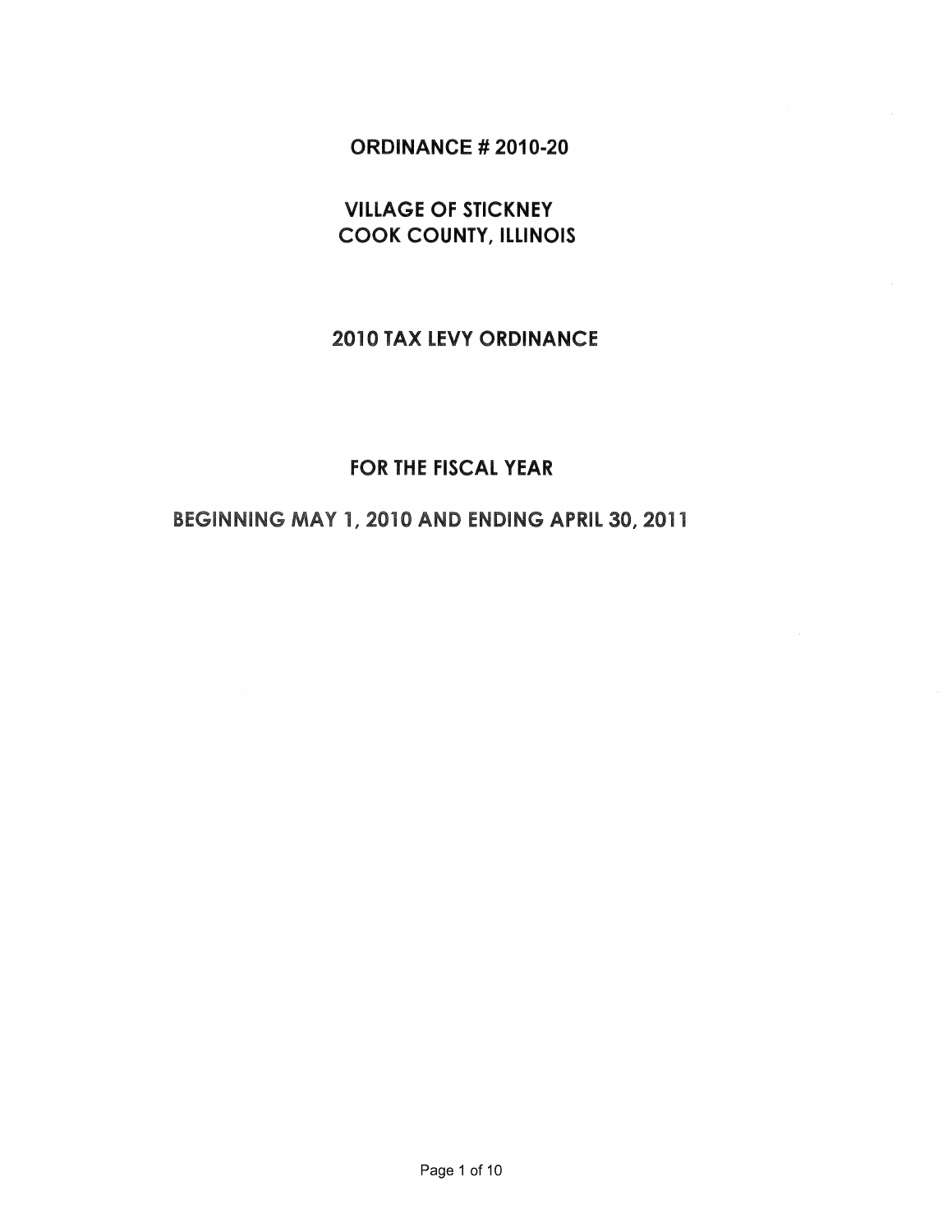#### VILLAGE OF STICKNEY COOK COUNTY, ILLINOIS 2010 TAX LEVY ORDINANCE FOR THE FISCAL YEAR BEGINNING MAY 1, 2010 AND ENDING APRIL 30,2011

BE IT ORDAINED by the President and Board of Trustees of the Village of Stickney, Cook County, Illinois as follows:

SECTION 1. Tax for the following sums of money or as much thereof as may be authorized by law, to defray all expenses and liabilities of the Village of Stickney, Cook County, Illinois be and the same is hereby levied for the purpose specified against all taxable property in the Village of Stickney, Cook County Illinois, for the fiscal year beginning on May 1, 2010 and ending on April 30, 2011.

|                     |                                                        |                         | <b>AMOUNT</b><br>APPROPRIATED |   | AMOUNT TO BE<br><b>RAISED BY</b><br>TAX LEVY |    | AMOUNT TO BE<br>RECEIVED FROM<br>OTHER SOURCES |
|---------------------|--------------------------------------------------------|-------------------------|-------------------------------|---|----------------------------------------------|----|------------------------------------------------|
| <b>GENERAL FUND</b> |                                                        |                         |                               |   |                                              |    |                                                |
|                     | <b>EXECUTIVE AND LEGISLATIVE DEPARTMENT</b>            |                         |                               |   |                                              |    |                                                |
| 1.1                 | Salary of Village President                            | \$                      | 21,500                        |   |                                              |    |                                                |
| 1.2                 | <b>Salaries of Village Trustees</b>                    |                         | 43,200                        |   |                                              |    |                                                |
| 1.3                 | Salary of Liquor Commissioner                          |                         | 3,500                         |   |                                              |    |                                                |
|                     | Total                                                  | $\sqrt[6]{\frac{1}{2}}$ | 68,200                        | S | 45,000                                       | \$ | 23,200                                         |
|                     |                                                        |                         |                               |   | Corporate                                    |    |                                                |
|                     | ADMINISTRATIVE DEPARTMENT                              |                         |                               |   |                                              |    |                                                |
| 2.1                 | Salary of Village Clerk                                | \$                      | 17,000                        |   |                                              |    |                                                |
| 2.2                 | Salary of Village Treasurer/Collector-partial          |                         | 35,200                        |   |                                              |    |                                                |
| 2.4                 | Salary of office clerks-partial                        |                         | 48,700                        |   |                                              |    |                                                |
| 2.5                 | Salary of building inspector                           |                         | 24,000                        |   |                                              |    |                                                |
| 2.6                 | Compensation of elecrical inspector                    |                         | 5,000                         |   |                                              |    |                                                |
| 2.7                 | Comp.of three (3) Fire and Police Comm. members        |                         | 6,000                         |   |                                              |    |                                                |
| 2.8                 | Expenses of Board of Fire and Police Commision         |                         | 7,500                         |   |                                              |    |                                                |
| 2.9                 | Expenses for postage, stationery and supplies          |                         | 10,000                        |   |                                              |    |                                                |
| 2.10                | Purchase of license supplies                           |                         | 6,000                         |   |                                              |    |                                                |
| 2.11                | IL Municipal League-membership and expenses            |                         | 2,000                         |   |                                              |    |                                                |
| 2.12                | Printing and publishing                                |                         | 9,000                         |   |                                              |    |                                                |
| 2.13                | Cost of preparing and publishing finanacial statements |                         | 1,800                         |   |                                              |    |                                                |
| 2.14                | Employee insurance                                     |                         | 9,500                         |   |                                              |    |                                                |
| 2.15                | Computer maintenance and services                      |                         | 9,000                         |   |                                              |    |                                                |
| 2.16                | Expenses of Zoning Board of Appeals                    |                         | 2,000                         |   |                                              |    |                                                |
| 2.17                | Revision and recodification of ordinances              |                         | 5,000                         |   |                                              |    |                                                |
| 2.19                | Plumbing inspection services                           |                         | 3,200                         |   |                                              |    |                                                |
| 2.22                | W.C.M.C.-membership and expenses                       |                         | 11,000                        |   |                                              |    |                                                |
| 2.23                | Expense of I.R.M.A. Safety Committee                   |                         | 18,000                        |   |                                              |    |                                                |
| 2.24                | Salary computer services                               |                         | 2,400                         |   |                                              |    |                                                |
|                     | Total                                                  | \$                      | 232,300                       | S | 73,000                                       | S. | 159,300                                        |
|                     |                                                        |                         |                               |   | Corporate                                    |    |                                                |

Page 2 of 10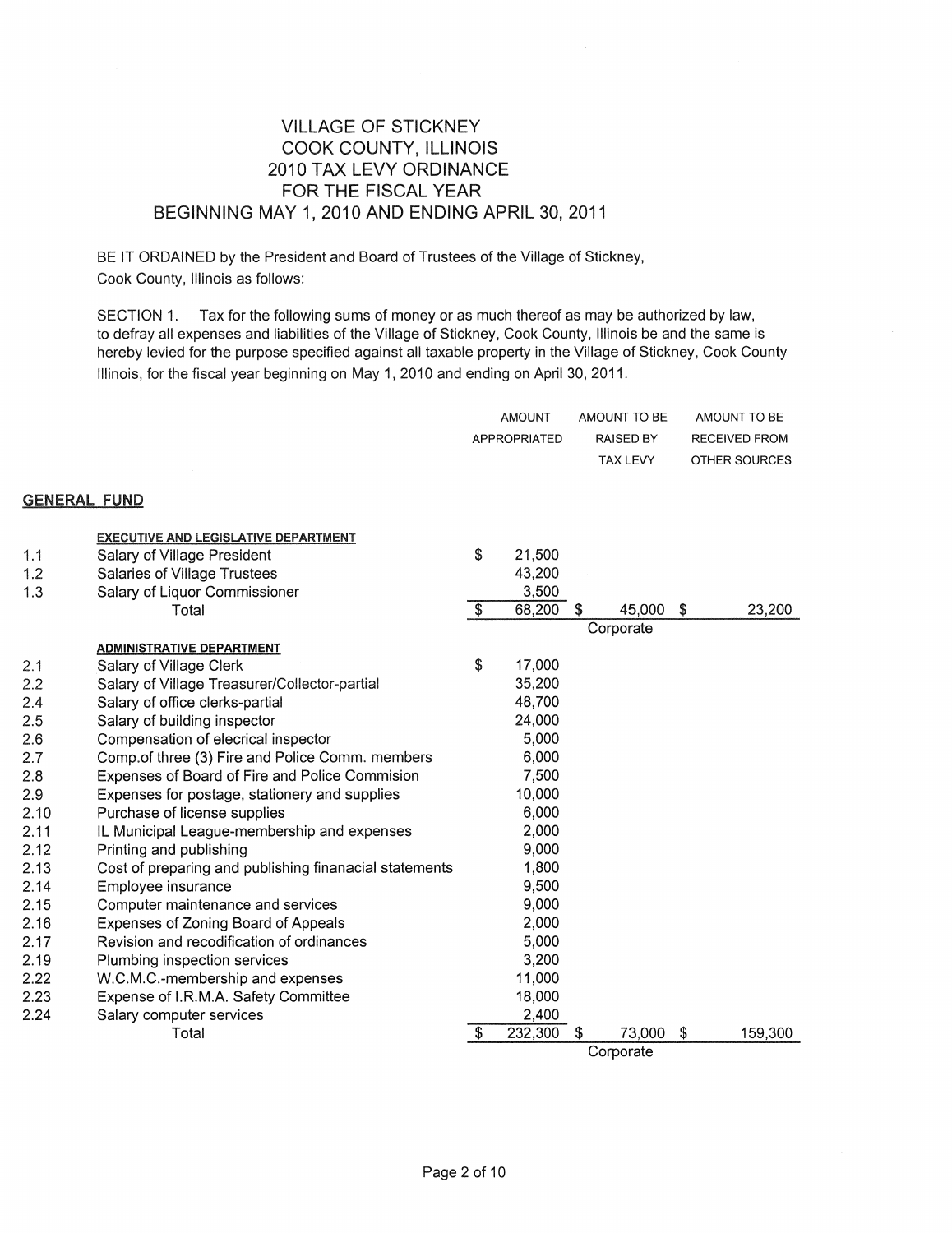|      |                                                       |                          | <b>AMOUNT</b><br>APPROPRIATED |            | AMOUNT TO BE<br>RAISED BY<br>TAX LEVY |    | AMOUNT TO BE<br><b>RECEIVED FROM</b><br>OTHER SOURCES |
|------|-------------------------------------------------------|--------------------------|-------------------------------|------------|---------------------------------------|----|-------------------------------------------------------|
|      | <b>PROFESSIONAL SERVICES</b>                          |                          |                               |            |                                       |    |                                                       |
| 3.1  | Retainer for Attorney for Village                     | \$                       | 6,000                         |            |                                       |    |                                                       |
| 3.2  | Legal services other than retainer                    |                          | 200,000                       |            |                                       |    |                                                       |
| 3.3  | Village Prosecutor                                    |                          | 21,600                        |            |                                       |    |                                                       |
| 3.4  | Other professional fees                               |                          | 15,000                        |            |                                       |    |                                                       |
| 3.5  | <b>Engineering services</b>                           |                          | 9,000                         |            |                                       |    |                                                       |
|      | Total                                                 | $\overline{\mathcal{S}}$ | 251,600                       | \$         | 60,000                                | \$ | 191,600                                               |
|      |                                                       |                          |                               |            | Corporate                             |    |                                                       |
|      |                                                       |                          |                               |            |                                       |    |                                                       |
|      | POLICE DEPARTMENT                                     |                          |                               |            |                                       |    |                                                       |
| 4.1  | Salary of Chief of Police                             | \$                       | 89,000                        |            |                                       |    |                                                       |
| 4.4  | Salaries of Sergeants of Police                       |                          | 247,000                       |            |                                       |    |                                                       |
| 4.5  | Salaries of Patrolmen                                 |                          | 780,000                       |            |                                       |    |                                                       |
| 4.6  | Salaries of special police duties                     |                          | 130,000                       |            |                                       |    |                                                       |
| 4.7  | Salaries of Radio Clerks                              |                          | 242,000                       |            |                                       |    |                                                       |
| 4.8  | Salary of Ordinance Control Officer                   |                          | 50,400                        |            |                                       |    |                                                       |
| 4.9  | Cost of maintaining motor equipment                   |                          | 30,000                        |            |                                       |    |                                                       |
| 4.10 | Cost of maintaining communication equipment           |                          | 30,000                        |            |                                       |    |                                                       |
| 4.11 | Expenses for stationery, printing and office supplies |                          | 6,000                         |            |                                       |    |                                                       |
| 4.12 | Operating expenses, equipment and supplies            |                          | 25,000                        |            |                                       |    |                                                       |
| 4.13 | Motor fuel cost                                       |                          | 60,000                        |            |                                       |    |                                                       |
| 4.14 | Education and training costs                          |                          | 12,000                        |            |                                       |    |                                                       |
| 4.15 | Employee insurance                                    |                          | 350,000                       |            |                                       |    |                                                       |
| 4.16 | Maintenance of gun range                              |                          | 6,000                         |            |                                       |    |                                                       |
| 4.17 | Clothing allowance                                    |                          | 18,500                        |            |                                       |    |                                                       |
| 4.18 | Adjudication                                          |                          | 25,000                        |            |                                       |    |                                                       |
| 4.19 | Computer maintenance and services                     |                          | 7,500                         |            |                                       |    |                                                       |
| 4.20 | Animal control contractual service                    |                          | 1,000                         |            |                                       |    |                                                       |
| 4.21 | <b>Adjudication Hearing Officer</b>                   |                          | 10,800                        |            |                                       |    |                                                       |
| 4.22 | Police Officers' holiday pay                          |                          | 80,000                        |            |                                       |    |                                                       |
| 4.23 | Salary of Police Corporal                             |                          | 2,800                         |            |                                       |    |                                                       |
| 4.25 | Salary of Deputy Chief                                |                          | 7,600                         |            |                                       |    |                                                       |
| 4.26 | Leads Supervisor                                      |                          | 1,400                         |            |                                       |    |                                                       |
| 4.27 | Salary computer services                              |                          | 2,400                         |            |                                       |    |                                                       |
|      | Total                                                 | S                        | 2,214,400                     | $\sqrt{3}$ | 577,000                               | \$ | 1,637,400                                             |
|      |                                                       |                          |                               |            | Police                                |    |                                                       |
|      |                                                       | Protection               |                               |            |                                       |    |                                                       |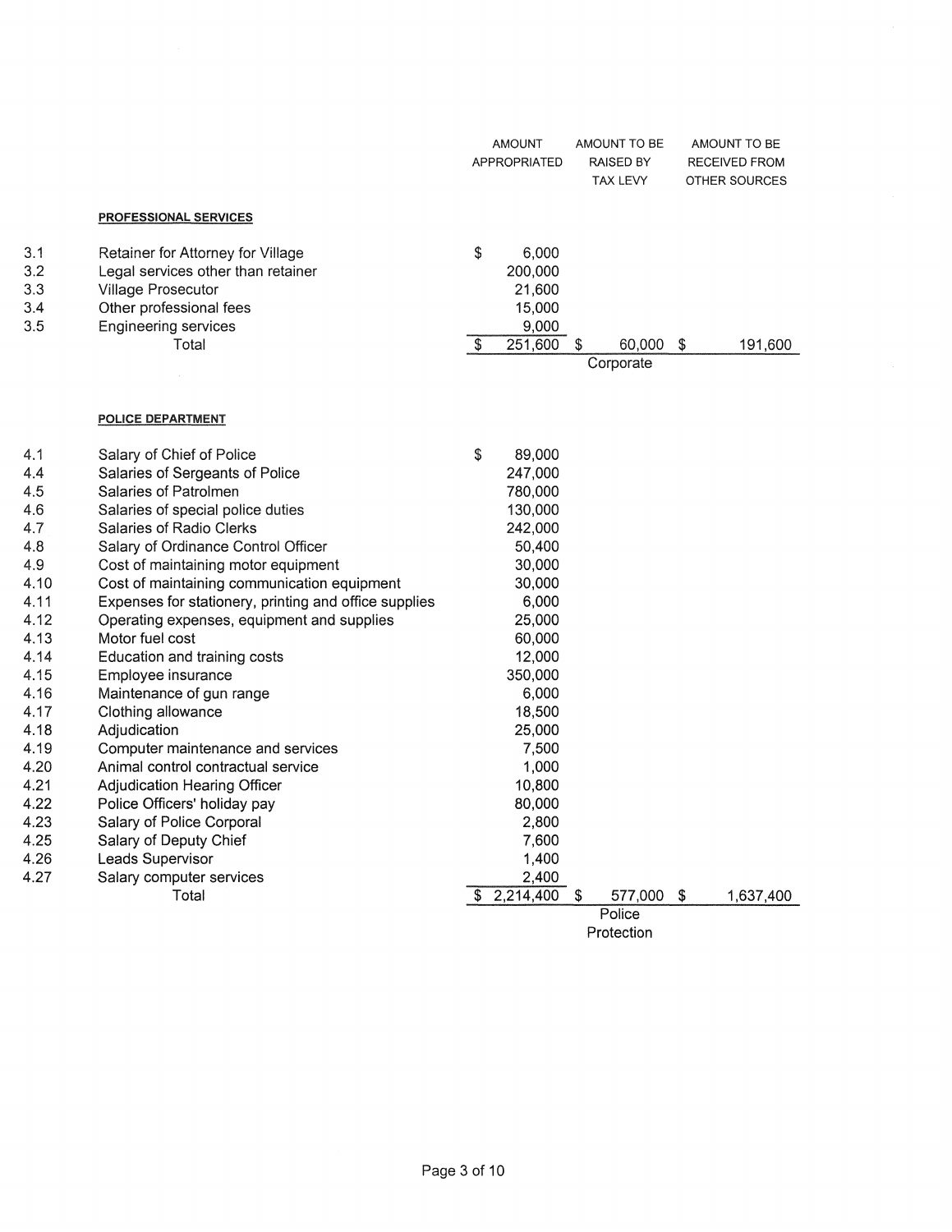|                                      |                                                                                                                                                                                                                          |    | <b>AMOUNT</b><br><b>APPROPRIATED</b>          |     | AMOUNT TO BE<br>RAISED BY<br>TAX LEVY | AMOUNT TO BE<br>RECEIVED FROM<br>OTHER SOURCES |
|--------------------------------------|--------------------------------------------------------------------------------------------------------------------------------------------------------------------------------------------------------------------------|----|-----------------------------------------------|-----|---------------------------------------|------------------------------------------------|
|                                      | <b>FIRE DEPARTMENT</b>                                                                                                                                                                                                   |    |                                               |     |                                       |                                                |
| 5.1<br>5.2<br>5.3<br>5.4             | Salary of Fire Chief<br>Salaries of firemen<br>Salaries of fire inspectors<br><b>MABAS Division XI Dues</b>                                                                                                              | \$ | 61,500<br>765,000<br>40,000<br>10,000         |     |                                       |                                                |
| 5.5<br>5.6<br>5.7                    | Expense of stationery, printing and office supplies<br>Motor fuel cost<br>Repair & maintenance of motor equipment                                                                                                        |    | 5,000<br>13,000<br>30,000                     |     |                                       |                                                |
| 5.8<br>5.9<br>5.10                   | Cost of maintaining communication equipment<br>Cost of operating supplies<br>Education and training costs                                                                                                                |    | 10,000<br>20,000<br>15,000                    |     |                                       |                                                |
| 5.11<br>5.12<br>5.13                 | Purchase of fire fighting clothing<br>Purchase of operating equipment<br>Emergency vehicle priority system                                                                                                               |    | 14,000<br>27,000<br>1,000                     |     |                                       |                                                |
| 5.14<br>5.15<br>5.16                 | Medical examinations and hepatitis B shots<br>Computer maintenance and services<br>Ambulance billing services                                                                                                            |    | 12,000<br>7,000<br>18,000                     |     |                                       |                                                |
| 5.17<br>5.18<br>5.19<br>5.20         | Purchase of breathing apparatus<br>Grant - Equipment<br>Employee insurance<br>Salary computer services                                                                                                                   |    | 8,000<br>25,000<br>15,500<br>2,400            |     |                                       |                                                |
|                                      | Total                                                                                                                                                                                                                    | \$ | 1,099,400                                     | \$  | 415,000<br>Fire<br>Protection         | \$<br>684,400                                  |
|                                      | <b>PUBLIC WORKS DEPARTMENT</b>                                                                                                                                                                                           |    |                                               |     |                                       |                                                |
| 6.1<br>6.3<br>6.4<br>6.5<br>6.6      | Salary of Village Supervisor-partial<br>Cost of material-repairing streets<br>Cost of material-repairing alleys<br>Cost of repairing-public walks<br>Cost of repairing-public walks 50/50 curbing                        | \$ | 27,500<br>20,000<br>5,000<br>10,000           |     |                                       |                                                |
| 6.7<br>6.8<br>6.9                    | and A.D.A. requirements<br>Cost of-trimming and removal of trees<br>Repair and maintenance-motorized equipment<br>Sweeper lease payment                                                                                  |    | 24,000<br>50,000<br>25,000<br>37,120<br>8,000 |     |                                       |                                                |
| 6.11<br>6.12<br>6.13<br>6.14<br>6.15 | Purchase of traffic regulations and street signs<br>Cost of material-street snow removal<br>Purchase of maintenance supplies<br>Purchase and repair of maintenance equipment<br>Payment of energy maintenance and repair |    | 7,000<br>5,000<br>7,000                       |     |                                       |                                                |
|                                      | of alley and street lights<br>Total                                                                                                                                                                                      | S. | 85,000<br>310,620                             | -\$ | 105,000<br>Corporate                  | \$<br>205,620                                  |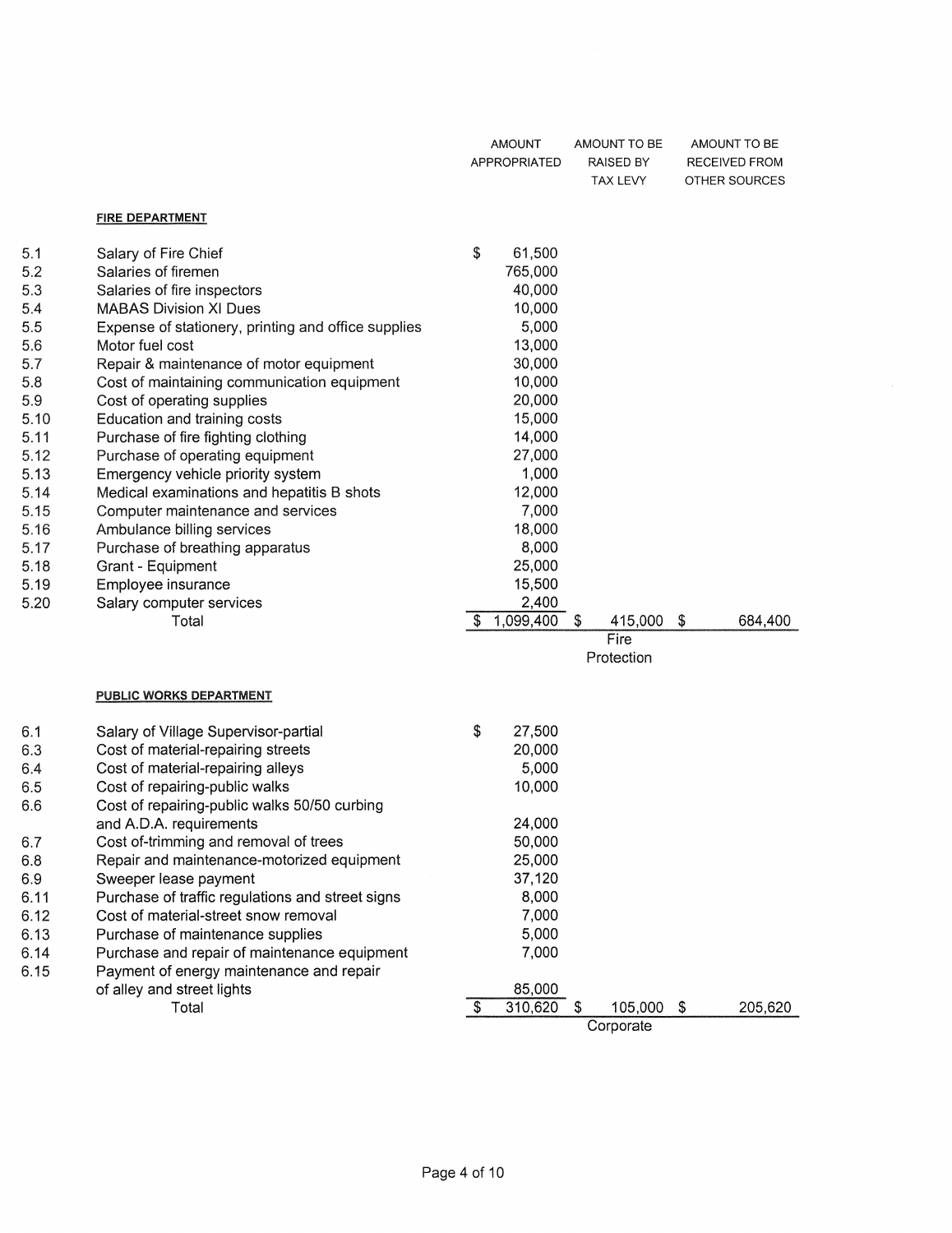|                                                       |                                                                                                                                                                                                                                              |            | <b>AMOUNT</b><br><b>APPROPRIATED</b>                                        | AMOUNT TO BE<br><b>RAISED BY</b><br>TAX LEVY | AMOUNT TO BE<br>RECEIVED FROM<br>OTHER SOURCES |
|-------------------------------------------------------|----------------------------------------------------------------------------------------------------------------------------------------------------------------------------------------------------------------------------------------------|------------|-----------------------------------------------------------------------------|----------------------------------------------|------------------------------------------------|
|                                                       | PUBLIC BUILDINGS AND GROUNDS                                                                                                                                                                                                                 |            |                                                                             |                                              |                                                |
| 7.1<br>7.2<br>7.3<br>7.5<br>7.6<br>7.7                | Janitorial services<br>Heating/Electric-Village Hall<br>Telephone services<br>Maintenance and repair of building<br>Purchase of supplies<br>Security and fire systems<br>Total                                                               | \$<br>\$   | 16,800<br>12,000<br>48,000<br>65,000<br>8,000<br>22,000<br>171,800          | \$<br>45,000<br>Corporate                    | \$<br>126,800                                  |
|                                                       | <b>MISCELLANOUS</b>                                                                                                                                                                                                                          |            |                                                                             |                                              |                                                |
| 8.1                                                   | Contingencies                                                                                                                                                                                                                                | $\sqrt{3}$ | 50,000                                                                      | \$<br>$\overline{\phantom{a}}$               | \$<br>50,000                                   |
|                                                       | <b>SANITATION DEPARTMENT</b>                                                                                                                                                                                                                 |            |                                                                             |                                              |                                                |
| 9.1<br>9.2<br>9.3<br>9.4<br>9.5<br>9.6<br>9.7<br>9.10 | Salaries of employees<br>Cost of maintenance and repair-motorized equipment<br>Motor fuel purchase<br>Purchase of materials and supplies<br>Disposal services<br>Uniforms<br>Employee insurance<br>Purchase of containers and recycling bins | \$         | 375,000<br>60,000<br>27,000<br>3,500<br>90,000<br>9,000<br>130,000<br>8,000 |                                              |                                                |
|                                                       | Total                                                                                                                                                                                                                                        | \$         | 702,500                                                                     | \$<br>148,295                                | \$<br>554,205                                  |
|                                                       | <b>INSURANCE</b>                                                                                                                                                                                                                             |            |                                                                             | Garbage                                      |                                                |
| 10.1                                                  | Insurance                                                                                                                                                                                                                                    | \$         | 240,000                                                                     | \$<br>50,000<br>Liability<br>Insurance       | \$<br>190,000                                  |
|                                                       | <b>AUDITING</b>                                                                                                                                                                                                                              |            |                                                                             |                                              |                                                |
| 11.1                                                  | Auditing services                                                                                                                                                                                                                            | \$         | 17,750                                                                      | \$<br>17,750<br>Auditing                     | \$                                             |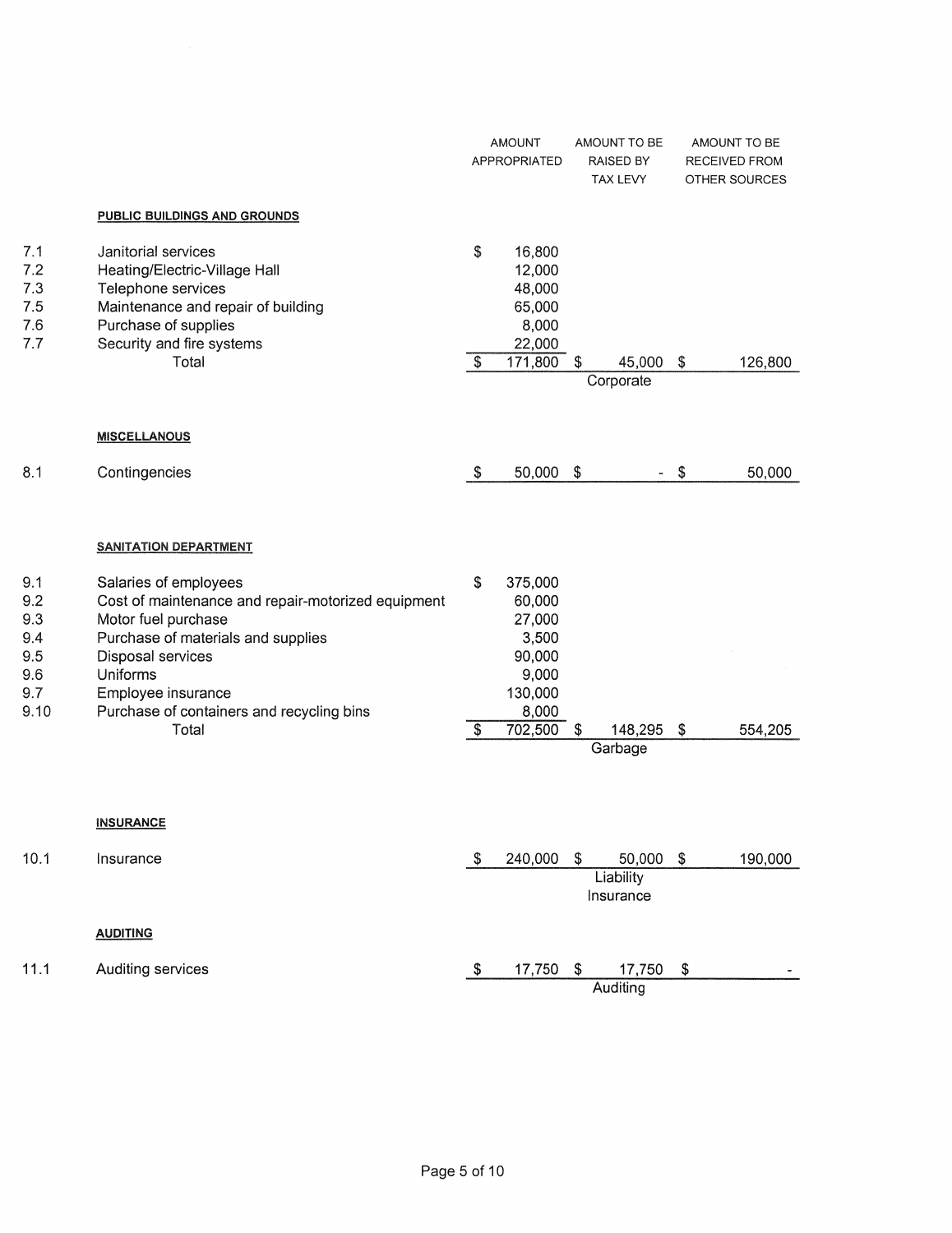|                                                                       |                                                                                                                                                                                                                                                               | <b>AMOUNT</b><br>AMOUNT TO BE<br>AMOUNT TO BE<br>APPROPRIATED<br><b>RAISED BY</b><br>RECEIVED FROM<br>TAX LEVY<br>OTHER SOURCES                         |
|-----------------------------------------------------------------------|---------------------------------------------------------------------------------------------------------------------------------------------------------------------------------------------------------------------------------------------------------------|---------------------------------------------------------------------------------------------------------------------------------------------------------|
|                                                                       | <b>MUNICIPAL RETIREMENT</b>                                                                                                                                                                                                                                   |                                                                                                                                                         |
| 12.1<br>12.2<br>12.3                                                  | Municipal retirement<br>FICA and medicare<br>Unemployment taxes<br>Total                                                                                                                                                                                      | \$<br>88,000<br>162,000<br>12,000<br>$\overline{\mathcal{S}}$<br>262,000<br>250,000 \$<br>12,000<br>S<br>I.M.R.F. \$88,000<br>Social Security \$162,000 |
| 14.1                                                                  | <b>CONTRIBUTIONS TO POLICE PENSION FUND</b><br>Real estate taxes                                                                                                                                                                                              | 583,457<br>\$<br>\$<br>\$<br>583,457<br>Police Pension                                                                                                  |
|                                                                       | <b>PARKS &amp; RECREATION</b>                                                                                                                                                                                                                                 |                                                                                                                                                         |
| 17.1<br>17.2<br>17.4<br>17.5<br>17.6<br>17.7<br>17.8<br>17.9<br>17.10 | Salaries-Parks & Recreation<br>Salaries-Park Patrol<br>Maintenance & Supplies<br><b>Activities</b><br>Equipment<br><b>Stickney Baseball Association</b><br><b>Stickney Golden Agers</b><br><b>Stickney Senior Citizens</b><br>Transfer to Family Day<br>Total | \$<br>5,000<br>12,000<br>25,000<br>35,000<br>20,000<br>2,500<br>1,500<br>1,500<br>10,000<br>112,500<br>\$<br>35,000<br>-\$<br>77,500<br>S<br>Corporate  |
|                                                                       | TRANSFER TO CAPITAL PROJECTS FUND                                                                                                                                                                                                                             |                                                                                                                                                         |
| 18.1                                                                  | Transfer to Capital Projects Fund                                                                                                                                                                                                                             | \$<br>\$250,000.00<br>$\sqrt[6]{3}$<br>250,000.00                                                                                                       |
|                                                                       | <b>Total General Fund</b>                                                                                                                                                                                                                                     | 6,566,527<br>\$<br>$\mathfrak{S}$<br>2,404,502<br>\$<br>4,162,025                                                                                       |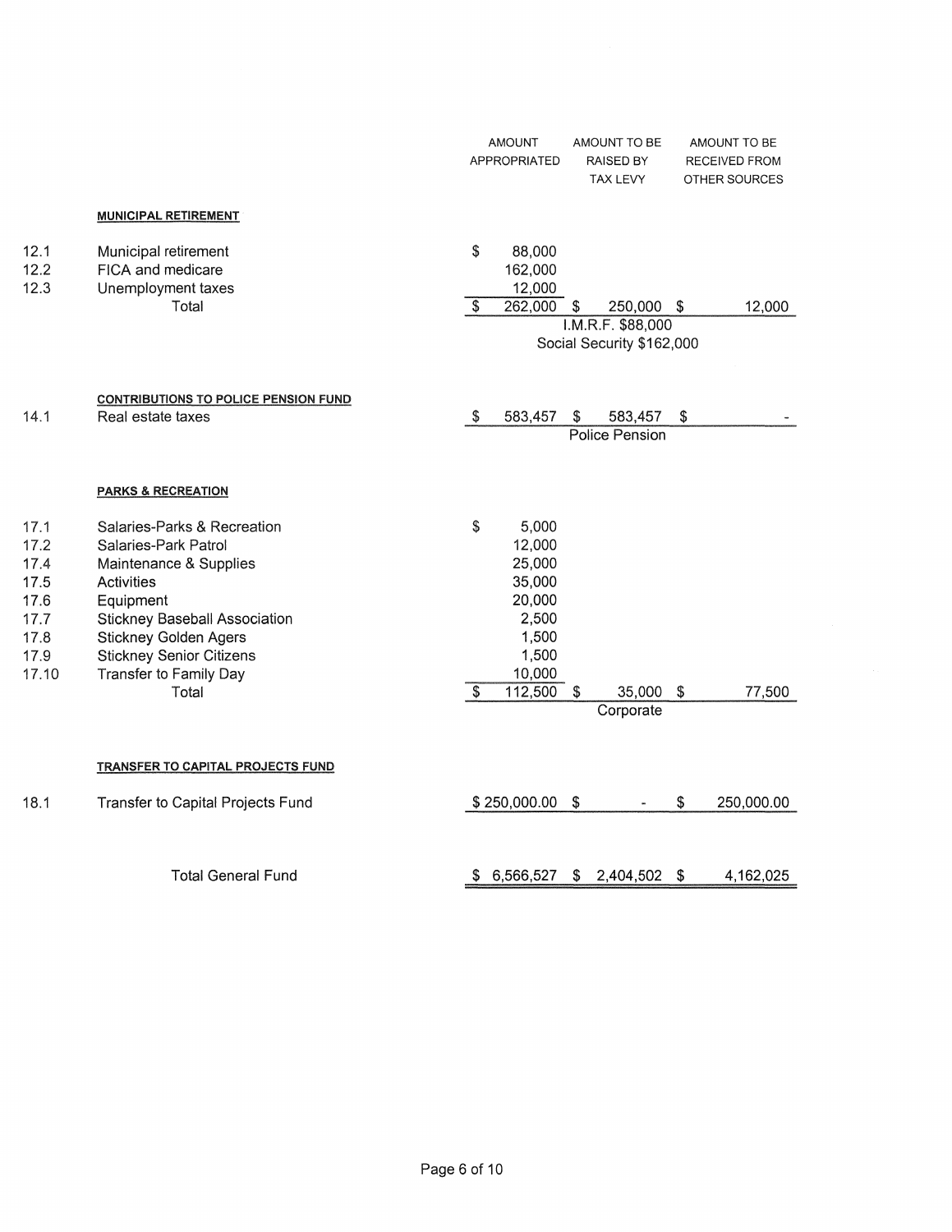| AMOUNT       | AMOUNT TO BE | AMOUNT TO BE  |
|--------------|--------------|---------------|
| APPROPRIATED | RAISED BY    | RECEIVED FROM |
|              |              |               |

# TAX LEVY OTHER SOURCES

#### WATER FUND

| 13.1  | Purchase of water                                  | 1,156,100<br>S |                 |
|-------|----------------------------------------------------|----------------|-----------------|
| 13.2  | Electric power at reservoir                        | 48,000         |                 |
| 13.3  | Purchase of meters & system                        | 50,000         |                 |
| 13.4  | Purchase of materials and supplies                 | 25,000         |                 |
| 13.5  | Contractual repairs to system                      | 75,000         |                 |
| 13.6  | Salary of Supervisor-partial                       | 41,200         |                 |
| 13.7  | Upgrade of computers                               | 15,000         |                 |
| 13.8  | Salaries of Water Department employees             | 180,000        |                 |
| 13.9  | Salary of Village Treasurer/Collector-partial      | 48,000         |                 |
| 13.10 | Salaries of office clerks-partial                  | 87,200         |                 |
| 13.11 | Office supplies, postage & stationery              | 6,000          |                 |
| 13.12 | Telephone service                                  | 13,500         |                 |
| 13.13 | Maintenance & repair of office equipment           | 5,000          |                 |
| 13.14 | Maintenance & repair of pumping station            | 50,000         |                 |
| 13.15 | Auditing services                                  | 12,000         |                 |
| 13.16 | Purchase of operating equipment                    | 3,000          |                 |
| 13.17 | Motor fuel costs                                   | 4,200          |                 |
| 13.18 | Maintenance & repair motorized equipment           | 5,000          |                 |
| 13.19 | Insurance                                          | 60,000         |                 |
| 13.21 | Purchase of heating fuel                           | 3,000          |                 |
| 13.22 | Rental-Sanitary District property                  | 200            |                 |
| 13.23 | Employee insurance                                 | 52,000         |                 |
| 13.24 | Municipal retirement                               | 31,000         |                 |
| 13.25 | Contingencies                                      | 10,000         |                 |
| 13.26 | Purchase & installation of fire hydrants           | 40,000         |                 |
| 13.28 | Computer maintenance and services                  | 8,000          |                 |
| 13.29 | Lead treatment & water sampling                    | 8,000          |                 |
| 13.30 | Service contract for radios & pagers               | 3,000          |                 |
| 13.33 | Cost of-cleaning sewers, inlets and catch basins   | 75,000         |                 |
| 13.35 | Cost of- material, installing and repairing sewers | 60,000         |                 |
| 13.36 | Unemployment Tax                                   | 1,000          |                 |
| 13.37 | FICA and Medicare Tax                              | 27,000         |                 |
| 13.38 | Water main repairs                                 | 70,000         |                 |
| 13.39 | Depreciation                                       | 110,000        |                 |
|       | <b>Total Water Fund</b>                            | $2,382,400$ \$ | \$<br>2,382,400 |
|       |                                                    |                |                 |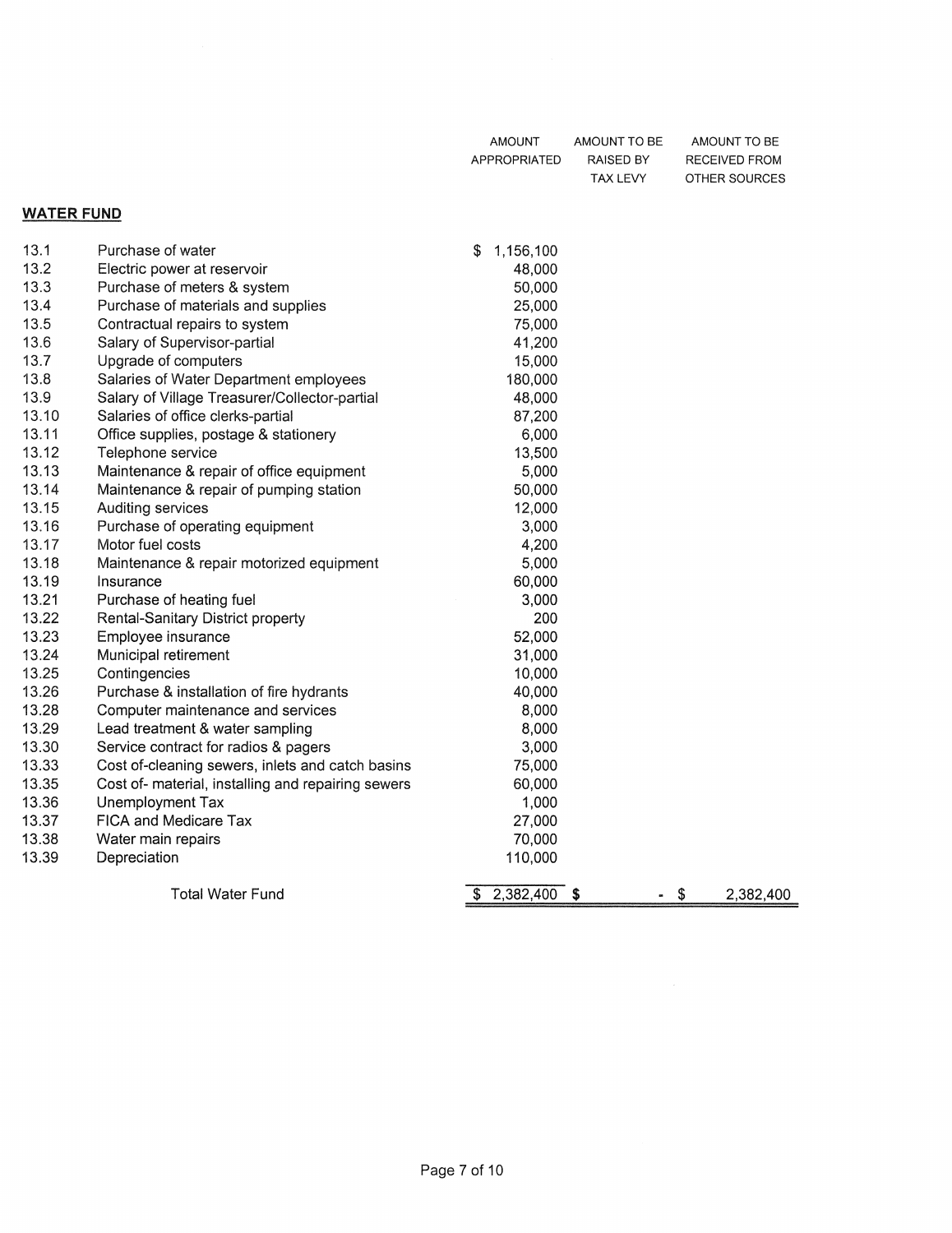|                                                                                                                                               |                  | <b>AMOUNT</b><br>APPROPRIATED        | AMOUNT TO BE<br><b>RAISED BY</b><br>TAX LEVY |                           | AMOUNT TO BE<br>RECEIVED FROM<br>OTHER SOURCES |
|-----------------------------------------------------------------------------------------------------------------------------------------------|------------------|--------------------------------------|----------------------------------------------|---------------------------|------------------------------------------------|
| <b>BOND AND INTEREST FUND</b>                                                                                                                 |                  |                                      |                                              |                           |                                                |
| Interest<br>Principal                                                                                                                         | \$               | 435,652<br>330,000                   |                                              |                           |                                                |
| <b>Total Bond and Interest Fund</b>                                                                                                           | \$               | 765,652                              | \$<br>765,652                                | $\boldsymbol{\mathsf{S}}$ |                                                |
|                                                                                                                                               |                  |                                      | Bonds & Interest                             |                           |                                                |
| <b>CAPITAL PROJECTS FUND</b>                                                                                                                  |                  |                                      |                                              |                           |                                                |
| Street improvements<br>Equipment and other capital expenditures                                                                               | S                | 2,713,000<br>250,000                 |                                              |                           |                                                |
| <b>Total Capital Projects Fund</b>                                                                                                            |                  | $2,963,000$ \$                       |                                              | S                         | 2,963,000                                      |
| <b>MOTOR FUEL TAX FUND</b>                                                                                                                    |                  |                                      |                                              |                           |                                                |
| Maintenance-salt<br>Mainenance engineering<br>Construction<br>Engineering                                                                     | \$               | 75,000<br>1,000<br>600,000<br>20,000 |                                              |                           |                                                |
| <b>Total Motor Fuel Tax Fund</b>                                                                                                              | \$               | 696,000                              | \$                                           | \$                        | 696,000                                        |
| <b>EMERGENCY TELEPHONE SYSTEM FUND</b><br>Maintenance to system<br>Transfer to Capital Projects Fund<br>Total Emergency Telephone System Fund | \$<br>$\sqrt{3}$ | 14,000<br>36,000<br>$50,000$ \$      |                                              | - \$                      | 50,000                                         |
|                                                                                                                                               |                  |                                      |                                              |                           |                                                |
| <b>1505 ACCOUNT</b>                                                                                                                           |                  |                                      |                                              |                           |                                                |
| Returned seizures<br>Equipment<br>Supplies<br>Investigations                                                                                  | \$               | 3,000<br>1,000<br>1,000<br>1,000     |                                              |                           |                                                |
| Total 1505 Account                                                                                                                            | \$               | $6,000$ \$                           |                                              | - \$                      | 6,000                                          |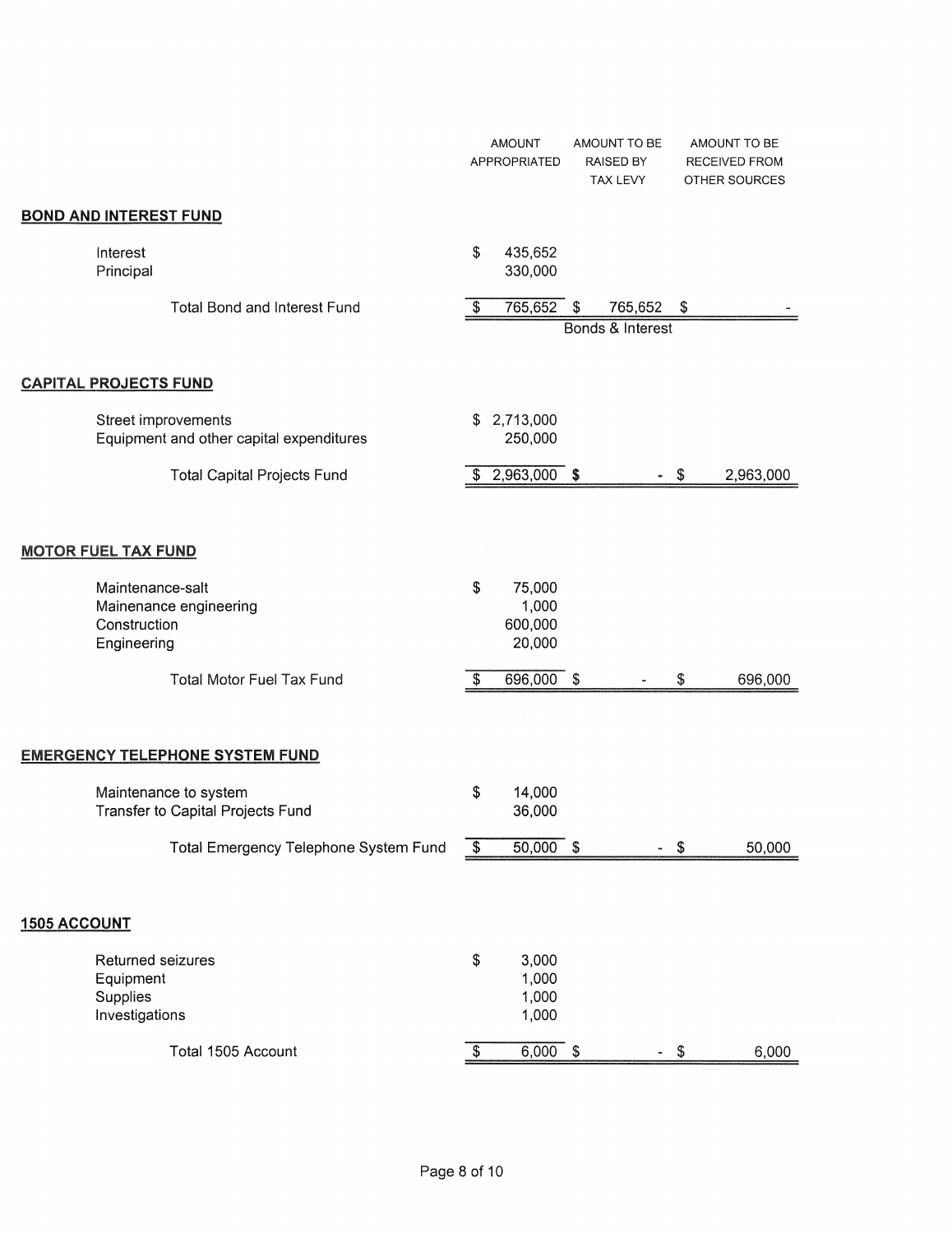|                                                 | <b>AMOUNT</b><br>APPROPRIATED |      | AMOUNT TO BE<br>RAISED BY<br>TAX LEVY |      | AMOUNT TO BE<br><b>RECEIVED FROM</b><br>OTHER SOURCES |
|-------------------------------------------------|-------------------------------|------|---------------------------------------|------|-------------------------------------------------------|
| <b>BADGE GRANT</b>                              |                               |      |                                       |      |                                                       |
| Program expenses                                | \$<br>99,500                  |      |                                       |      |                                                       |
| <b>Total BADGE Grant</b>                        | 99,500                        | - \$ |                                       | S    | 99,500                                                |
|                                                 |                               |      |                                       |      |                                                       |
| <b>Family Day</b>                               |                               |      |                                       |      |                                                       |
| Program expenses<br>Reserve for future programs | \$<br>20,000<br>5,000         |      |                                       |      |                                                       |
| Total Emergency Telephone System Fund           | \$<br>$25,000$ \$             |      |                                       | S    | 25,000                                                |
|                                                 |                               |      |                                       |      |                                                       |
| TOTAL APPROPRIATIONS ALL FUNDS                  | \$13,554,079                  |      | \$3,170,154                           | - \$ | 10,383,925                                            |

#### **SUMMARY**

**FUND** 

| Corporate              | \$<br>363,000 |
|------------------------|---------------|
| Bonds & Interest       | 765,652       |
| Garbage                | 148,295       |
| Police Pension         | 583,457       |
| I.M.R.F.               | 88,000        |
| <b>Fire Protection</b> | 415,000       |
| Police Protection      | 577,000       |
| Social Security        | 162,000       |
| Auditing               | 17,750        |
| Liability Insurance    | 50,000        |
| TOTAL (AS ABOVE)       | 3.170.154     |